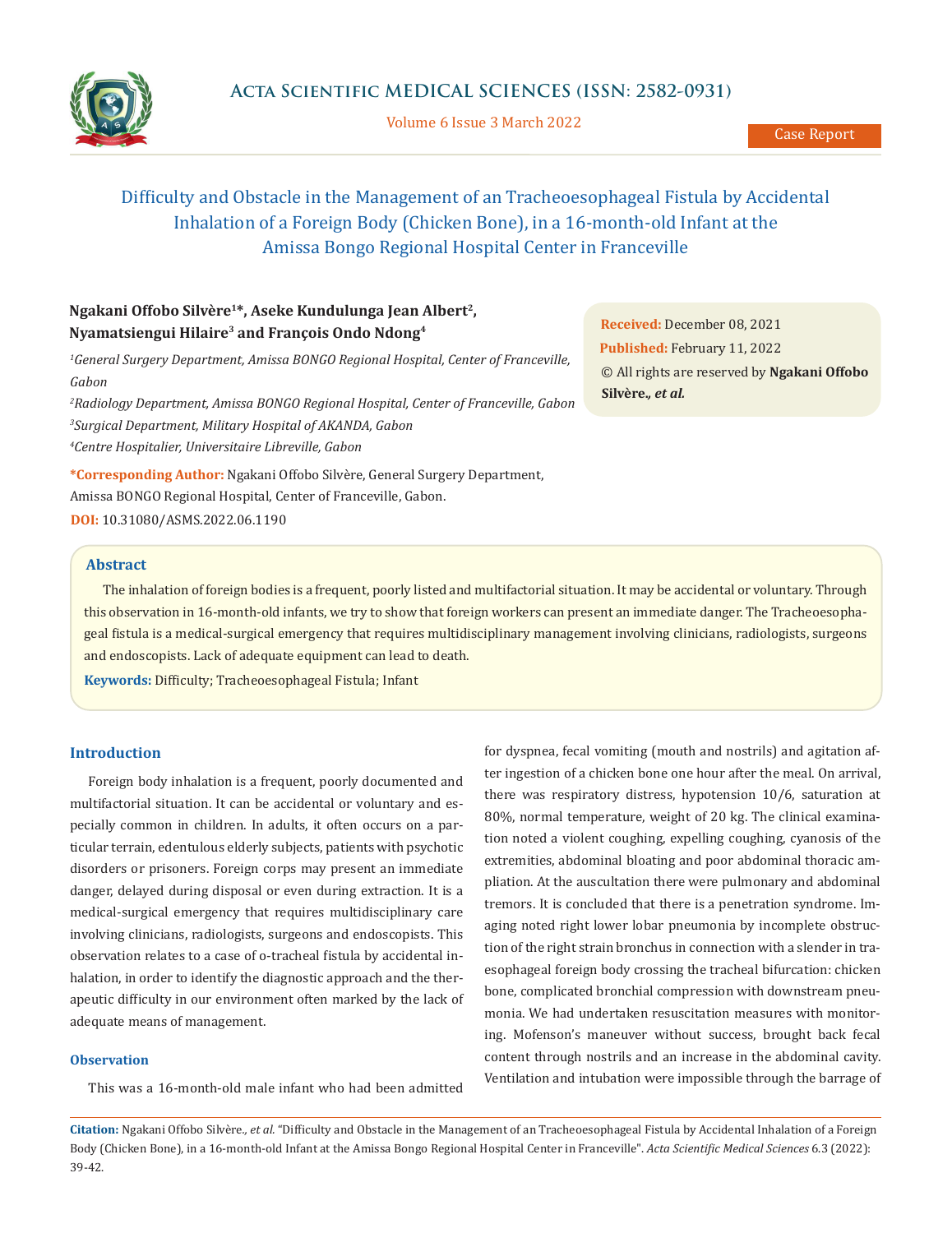the foreign body (chicken bone). Endoscopic extraction was indicated with an occlusive risk. The foreign body was not visible. We note the unavailability of endoscopic and emergency extraction equipment; hence the indication of medical evacuation. Evacuation to a reference structure was impossible. We see a gradual desaturation and an evolution towards sudden death.



**Photo 1:** Slender intraesophageal foreign body crunching the tracheal bifurcation (image Offobo Silvere).

## **Discussion**

In most statistics, peanuts account for more than 50% of foreign bodies inhaled in children [1-3]. Our case, this is chicken bone in a 16-month-old infant. In the United States, hot dogs, such as balloon fragments, are responsible for several deaths by asphyxiation  $[4]$ . In adults, food accounts for most inhaled bodies. Dental prostheses and fragments also remain prominent among this catalogue [5]. Inhalation of foreign bodies related to oral or maxillofacial surgery has been described [6], as well as the intra bronchial position of the esogastric tube. In the child, it is the little boy who pays the heaviest price  $(2/3)$  of the cases)  $[7]$ . In adults, the frequency of the accident increases with age and occurs especially from the seventh decade [8,9]. Metallic foreign bodies are often better tolerated by the bronchial mucosa than food foreign bodies. Among the latter, oilseeds are responsible fora neighborhood bronchial inflammation (peanut bronchitis) [10]. The most frequent localizations are laryngotracheo-bronchial according to different reviews of the literature [1,11-13]. In our case the chicken bone is located straddle between the esophagus and the tracheal bifurcation. Rarer symptoms may be observed (hemoptysis, pleurisy, lung abscesses or even pneumothorax or pneumo mediastinum) [14] [15]. Finally, a normal 40

clinical examination does not in any way eliminate the presence of a foreign body. Any delay in diagnosis can be seriously prejudicial to the patient  $[16,17]$ . In some cases, chest computed tomography may be indicated [19] and magnetic resonance imaging could allow the visualization of fatty bodies in the peripheral bronchi [20,21]. The principle of the Heimlich maneuver consists in the creation of a brutal intra-tracheo bronchial hyperpressure [22]. In infants under one year of age, most authors advise against the Heimlich maneuver because of more frequent indulgences at this age [23]. In our case Mofenson's maneuver was unsuccessful. Direct tracheal puncture is the fastest rescue method [24]. Percutaneous cricothyroidotomy devices are not common or easy to use. Several kits are available on the market (Quick trach®, Trachéoquick®, Minitrach®). The success of the gesture depends above all on the experience of the operator [25]. Complications are not uncommon and can sometimes even worsen ventilatory situation [26]. Surgical cricothyroidotomy would be for some, the most satisfactory method in emergency situations [27]. Corticosteroid therapy can be prescribed by inhalation [28]; similarly, an adrenaline aerosol can be administered (0.25% adrenaline solution; 0.5-1 mL · kg<sup>-1</sup> diluted in saline with oxygen as a carrier gas) [29]. Several authors combine a rigid tube bronchoscope and a fibroscope to locate and extract certain distorted foreign bodies [30]. Anesthesia for endoscopie laryngo-tracheo-bronchial is necessary [7,31,32]. It is necessary to have at its disposal a Fogarty probe to open up certain round foreign bodies, or even a Dormia type basket probe [33,34]. Some authors consider that the lesions are definitive beyond 30 days after the accident [35]. Finally, if endoscopic extraction of the foreign body does not appear possible (isolation, major bronchial lesions), the surgical indication should be discussed [36,37].

#### **Conclusion**

Foreign bodies of the airways and digestive tract remain a topical issue. In small children, the causes are multiple. Progress has also been marked by rapid diagnosis of the foreign body as soon as it is used by endoscopic examination. The diagnosis of tracheal fistula may be obvious but has been managed is limited. The remote health regions must strengthen the technical platform of endoscope and a multidisciplinary team of clinicians resuscitator, radiologist, surgeons, endoscopy.

## **Conflicts and Interests**

No conflict and interests.

**Citation:** Ngakani Offobo Silvère*., et al.* "Difficulty and Obstacle in the Management of an Tracheoesophageal Fistula by Accidental Inhalation of a Foreign Body (Chicken Bone), in a 16-month-old Infant at the Amissa Bongo Regional Hospital Center in Franceville". *Acta Scientific Medical Sciences* 6.3 (2022): 39-42.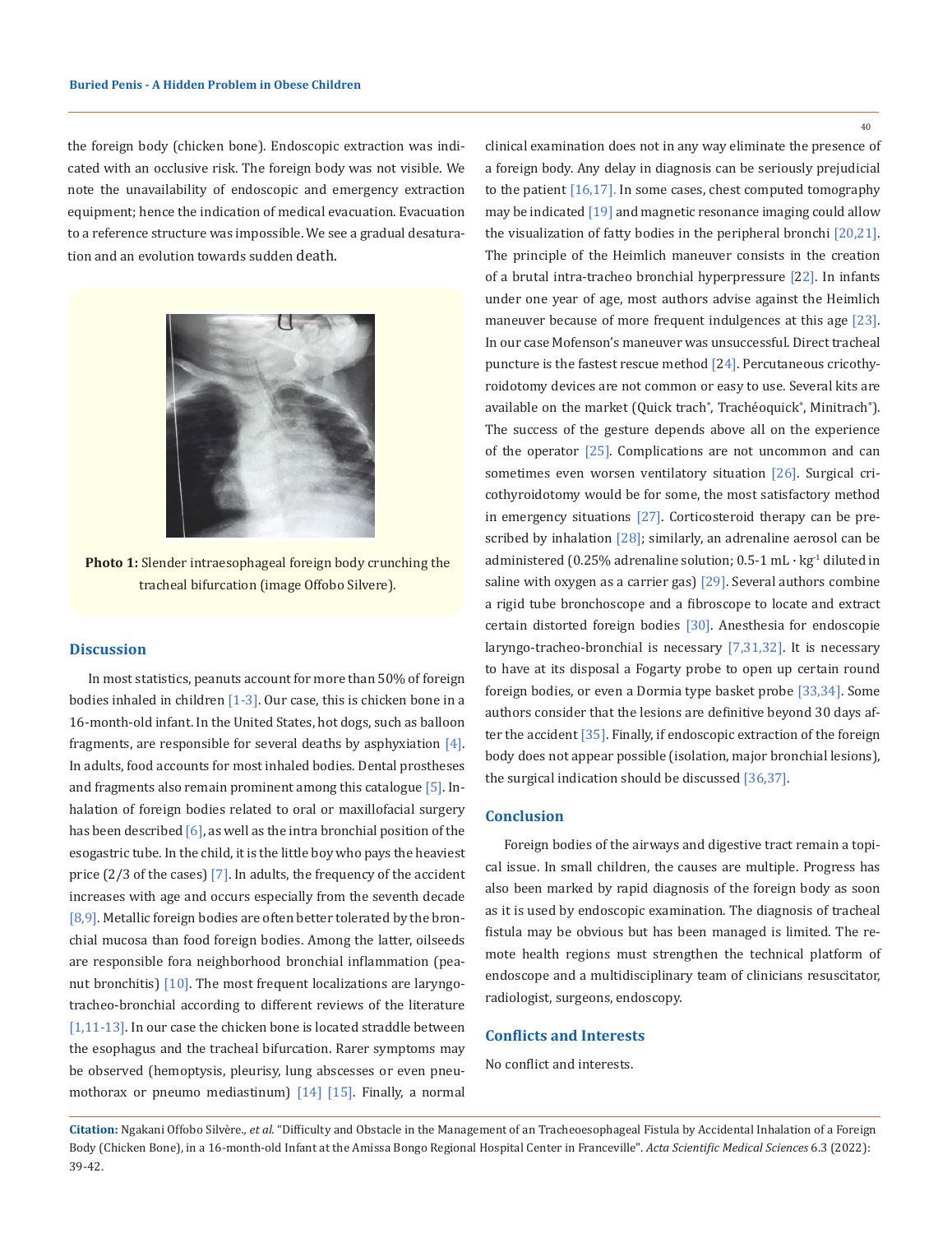## **Bibliography**

- 1. François M., *et al*. "Endoscopy for the search for foreign bodies of the lower airways in children. About 668 cases". *Annales D'oto-Laryngologie Et De Chirurgie Cervico Faciale* 102 (1985): 433-441.
- 2. Piquet JJ., *et al*[. "Epidemiology and prevention of bronchial](https://pubmed.ncbi.nlm.nih.gov/6451662/)  foreign bodies". *[Journal of Otolaryngology](https://pubmed.ncbi.nlm.nih.gov/6451662/)* 29 (1980): 565-567.
- 3. Desnos J., *et al*[. "Bronchial foreign bodies".](https://pubmed.ncbi.nlm.nih.gov/6450267/) *Journal français [d'oto-rhino-laryngologie](https://pubmed.ncbi.nlm.nih.gov/6450267/)* 29 (1980): 651-653.
- 4. Harris CS., *et al*[. "Childhood asphyxiation by food. A national](https://pubmed.ncbi.nlm.nih.gov/6708272/)  analysis and overview". *[The Journal of the American Medical](https://pubmed.ncbi.nlm.nih.gov/6708272/)  Association* [251 \(1984\): 22231-22235.](https://pubmed.ncbi.nlm.nih.gov/6708272/)
- 5. Abdullah BJJ., *et al*[. "Dental prosthesis ingested and impacted](https://europepmc.org/article/MED/9711512)  [in the esophagus and orolaryngopharynx".](https://europepmc.org/article/MED/9711512) *Journal of Otolaryngology* [27 \(1998\): 190-194.](https://europepmc.org/article/MED/9711512)
- 6. [Fields RT and Schow SR. "Aspiration and ingestion of foreign](https://pubmed.ncbi.nlm.nih.gov/9734773/)  [bodies in oral and maxillofacial surgery: a reviex of the litera](https://pubmed.ncbi.nlm.nih.gov/9734773/)ture and report of five cases". *[Journal of Oral and Maxillofacial](https://pubmed.ncbi.nlm.nih.gov/9734773/)  Surgery* [56 \(1998\): 1091-1098.](https://pubmed.ncbi.nlm.nih.gov/9734773/)
- 7. Lescanne E., *et al*. "Laryngo-tracheobronchial foreign bodies". *Encyclo Med Chir ENT* (1997): 20-730-A 10.
- 8. [Mittleman RE and Wetli CV. "The fatal cafe coronary. Foreign](https://pubmed.ncbi.nlm.nih.gov/7062544/)  body airway obstruction". *[The Journal of the American Medical](https://pubmed.ncbi.nlm.nih.gov/7062544/)  Association* [247 \(1982\): 1285-1288.](https://pubmed.ncbi.nlm.nih.gov/7062544/)
- 9. [Limper AH and Prakash UB. "Tracheobronchial foreign bodies](https://pubmed.ncbi.nlm.nih.gov/2327678/)  in adults". *[Annals of Internal Medicine](https://pubmed.ncbi.nlm.nih.gov/2327678/)* 112 (1990): 604-609.
- 10. Atlas DH. "Cafe coronary from peanut butter". *The New England Journal of Medicine* 296 (1977): 399.
- 11. [Wiseman NE. "The diagnosis of foreign body aspiration in](https://pubmed.ncbi.nlm.nih.gov/6502421/)  childhood". *[Journal of Pediatric Surgery](https://pubmed.ncbi.nlm.nih.gov/6502421/)* 19 (1984): 531-535.
- 12. [Steen KH and Zimmermann TH. "Tracheobronchial aspiration](https://pubmed.ncbi.nlm.nih.gov/2329912/)  [of foreign bodies in children: a study of 94 cases".](https://pubmed.ncbi.nlm.nih.gov/2329912/) *Laryngoscope* [100 \(1990\): 525-530.](https://pubmed.ncbi.nlm.nih.gov/2329912/)
- 13. Mu L., *et al*[. "Inhalation of foreign bodies in Chinese children: a](https://pubmed.ncbi.nlm.nih.gov/2041447/)  review of 400 cases". *Laryngoscope* [101 \(1991\): 657-660.](https://pubmed.ncbi.nlm.nih.gov/2041447/)
- 14. Khiati M., *et al*[. "Pulmonological aspects of the bronchial for](https://pubmed.ncbi.nlm.nih.gov/6545462/)[eign body in children. Experience of 100 cases".](https://pubmed.ncbi.nlm.nih.gov/6545462/) *Revue de Pneumologie Clinique* [40 \(1984\): 221-226.](https://pubmed.ncbi.nlm.nih.gov/6545462/)
- 15. Newson TP., *et al*[. "Tension pneumothorax secondary to grass](https://pubmed.ncbi.nlm.nih.gov/9733256/)  head aspiration". *[Pediatric Emergency Care](https://pubmed.ncbi.nlm.nih.gov/9733256/)* 14 (1998): 287- [289.](https://pubmed.ncbi.nlm.nih.gov/9733256/)
- 16. [Messner AH. "Pittfalls in the diagnosis of aerodigestive tract](https://pubmed.ncbi.nlm.nih.gov/9637900/)  foreign bodies". *[Clinical Pediatrics](https://pubmed.ncbi.nlm.nih.gov/9637900/)* 37 (1998): 359-365.
- 17. [Cohen SR. "Unusual presentations and problems created by](https://pubmed.ncbi.nlm.nih.gov/7271141/)  [mismanagement of foreign bodies in the aerodigestive tract of](https://pubmed.ncbi.nlm.nih.gov/7271141/)  the pediatric patient". *[Annals of Otology, Rhinology, and Laryn](https://pubmed.ncbi.nlm.nih.gov/7271141/)gology* [90 \(1981\): 316-322.](https://pubmed.ncbi.nlm.nih.gov/7271141/)
- 18. Silva AB., *et al*[. "Utility of conventional radiography in the di](https://pubmed.ncbi.nlm.nih.gov/9794611/)[agnosis and management of pediatric airway foreign bodies".](https://pubmed.ncbi.nlm.nih.gov/9794611/)  *[Annals of Otology, Rhinology, and Laryngology](https://pubmed.ncbi.nlm.nih.gov/9794611/)* 107 (1998): [834-838.](https://pubmed.ncbi.nlm.nih.gov/9794611/)
- 19. [Malis DJ and Hayes DK. "Retained bronchial foreign bodies: Is](https://pubmed.ncbi.nlm.nih.gov/7838562/)  [there a role for high-resolution computed tomography scan?".](https://pubmed.ncbi.nlm.nih.gov/7838562/)  *[Otolaryngology–Head and Neck Surgery](https://pubmed.ncbi.nlm.nih.gov/7838562/)* 112 (1995): 341-346.
- 20. Imaizumi H., *et al*. "Definitive diagnosis and location of peanuts in the airways using magnetic resonance imaging techniques". *Annals of Emergency Medicine* 6 (1994): 1379-1382.
- 21. Tashita H., *et al*[. "Magnetic resonance imaging for early detec](https://pubmed.ncbi.nlm.nih.gov/9625348/)tion of bronchial foreign bodies". *[European Journal of Pediat](https://pubmed.ncbi.nlm.nih.gov/9625348/)rics* [157 \(1998\): 442.](https://pubmed.ncbi.nlm.nih.gov/9625348/)
- 22. [Heimlich HJ. "A life-saving maneuver to prevent food chock](https://pubmed.ncbi.nlm.nih.gov/1174371/)ing". *[The Journal Of The American Medical Association](https://pubmed.ncbi.nlm.nih.gov/1174371/)* 234 [\(1975\): 398.](https://pubmed.ncbi.nlm.nih.gov/1174371/)
- 23. [Fink J and Klein. "Complications of the Heimlich maneuver".](https://www.sciencedirect.com/science/article/abs/pii/S0022346889804087)  *[Journal of Pediatric Surgery](https://www.sciencedirect.com/science/article/abs/pii/S0022346889804087)* 24 (1989): 486-487.
- 24. Aye LS. "Percutaneous transtracheal ventilation". *Anesthesia and Analgesia* 62 (1983): 619-623.
- 25. [Esses BA and Jafek BW. "Cricothyroidotomy: a decade of expe](https://pubmed.ncbi.nlm.nih.gov/3314624/)rience in Denver". *[Annals of Otology, Rhinology, and Laryngol](https://pubmed.ncbi.nlm.nih.gov/3314624/)ogy* [96 \(1987\): 519-524.](https://pubmed.ncbi.nlm.nih.gov/3314624/)
- 26. Wain JC., *et al*[. "Clinical experience with minitracheotomy".](https://europepmc.org/article/MED/2369185)  *[The Annals of Thoracic Surgery](https://europepmc.org/article/MED/2369185)* 49 (1990): 881-886.
- 27. Erlandson M., *et al*[. "Cricothyroidotomy in the emergency](https://pubmed.ncbi.nlm.nih.gov/2661666/)  department revisited". *[The Journal of Emergency Medicine](https://pubmed.ncbi.nlm.nih.gov/2661666/)* 7 [\(1989\): 115-118.](https://pubmed.ncbi.nlm.nih.gov/2661666/)

**Citation:** Ngakani Offobo Silvère*., et al.* "Difficulty and Obstacle in the Management of an Tracheoesophageal Fistula by Accidental Inhalation of a Foreign Body (Chicken Bone), in a 16-month-old Infant at the Amissa Bongo Regional Hospital Center in Franceville". *Acta Scientific Medical Sciences* 6.3 (2022): 39-42.